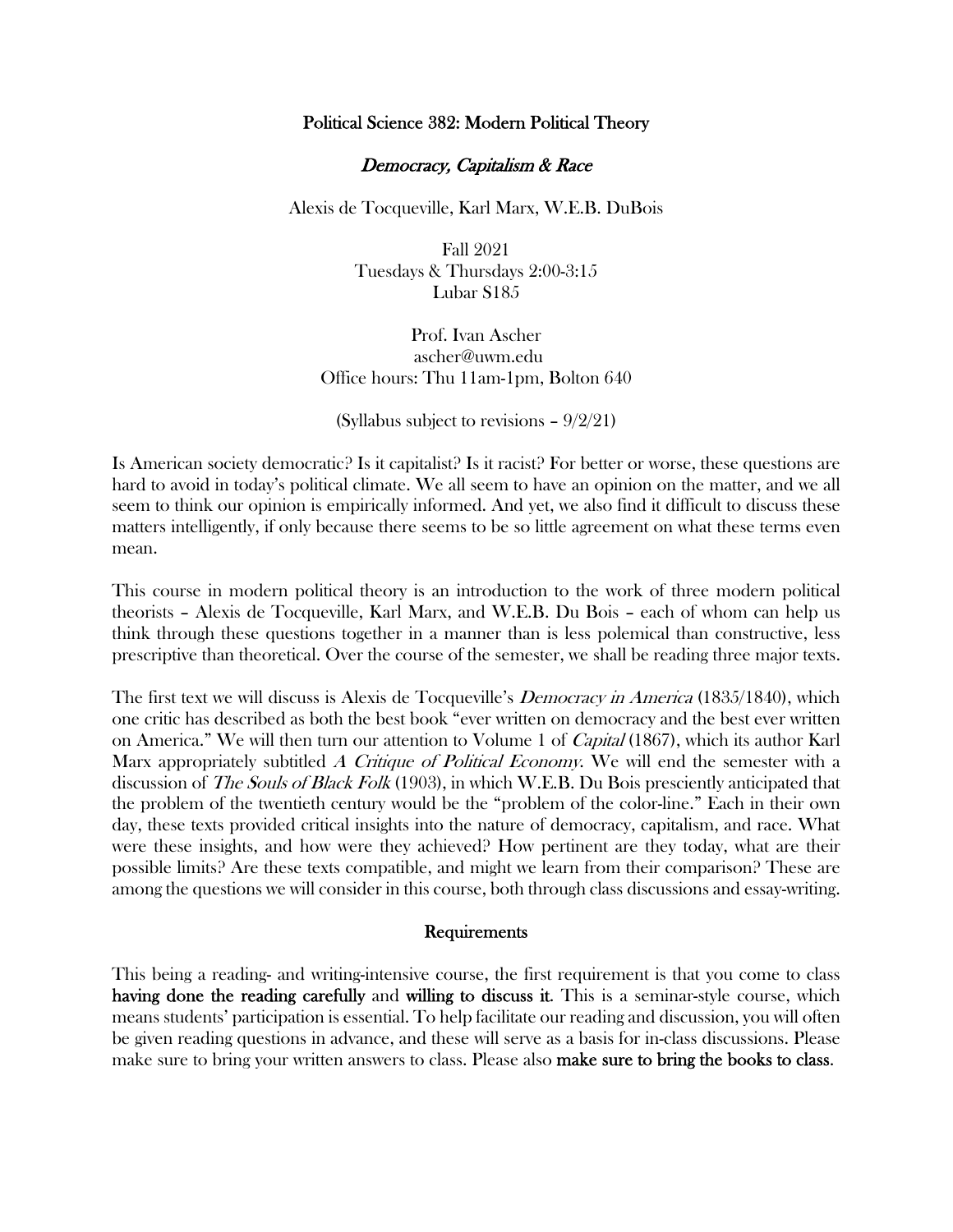You will be asked to write **three papers** or **dialogues** over the course of the term. These will require drafts and peer review. Each of these accounts for 20% of your grade. Your answers to the weekly reading questions will account for 30% of your grade, and your participation in class discussion will account for the remaining 10%.

Please note that attendance is mandatory. You are allowed two unexcused absences over the course of the semester. If something comes up, do let the instructor know in advance. And you can't let them know in advance, let them know after the fact: professors aren't here to police you; we just want to make sure you get the most out of your college experience. You are also expected to meet with the instructor in office hours at least once over the course of the semester.

# Books for purchase

Unless you already own a copy of these texts, please be sure to obtain the editions specified below. We will be making frequent reference to text, and you will be citing pages in your papers; it is important that we all use the same edition.

Alexis De Tocqueville, *Democracy in America* (tranalation by Arthur Goldhammer) (Penguin). ISBN: 1931082545

Karl Marx, Capital: A Critique of Political Economy (translation by Ben Fowkes) (Vintage) ISBN: 9780394726571

W.E.B. Du Bois, The Souls of Black Folk (Norton Critical Edition) ISBN: 978-0393973938

# Time commitment

This course should require a total time commitment of approximately ten hours per week. Of this, students will spent two hours and thirty minutes in class; they will spend the remaining time engaged in reading, thinking, and writing.

# UWM Policies and Procedures

In this course, we will abide by the UWM policies and procedures as described in the following document: http://www.uwm.edu/Dept/SecU/SyllabusLinks.pdf

# Students with disabilities

Students with disabilities should notify the instructor immediately so that we can make appropriate accommodations. We will follow university procedures as described in the following document: http://www4.uwm.edu/sac/SACltr.pdf

# Religious observances

Students who plan to observe religious holidays should notify the instructor immediately so that we can make appropriate accommodations. We will follow university procedures as described in the following document: http://www4.uwm.edu/secu/docs/other/S1.5.htm

# Students called to active military duty

Students who are called to active military duty should notify the instructor immediately so that we can make appropriate accommodations. We will follow university procedures as described in the following document: http://www4.uwm.edu/current\_students/military\_call\_up.cfm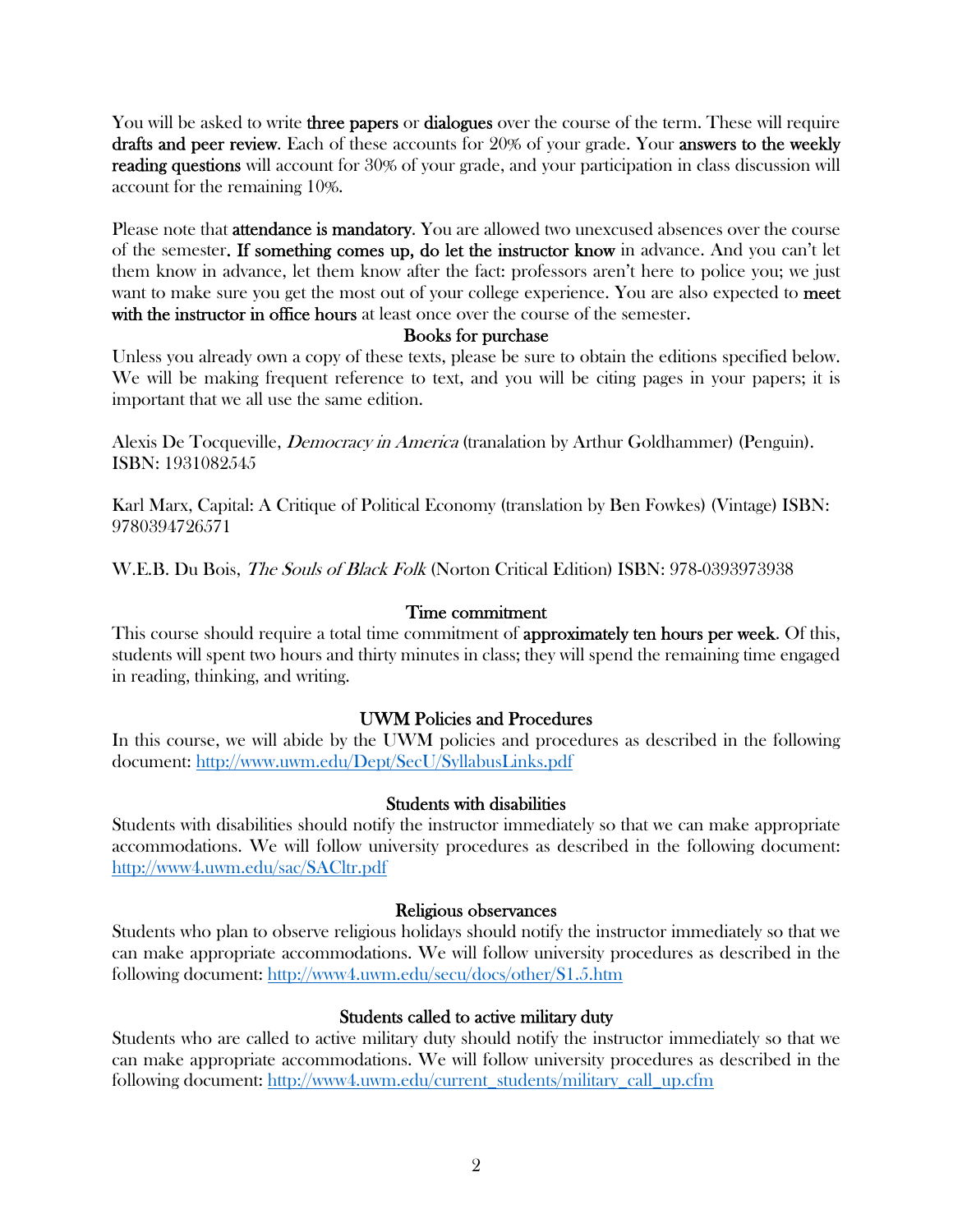## Academic misconduct

Cheating on exams or plagiarism are violations of the academic honor code and carry severe sanctions, including failing a course or even suspension or dismissal from the University. https://uwm.edu/deanofstudents/academic-misconduct/

### **Incompletes**

A notation of "incomplete" may be given in lieu of a final grade to a student who has carried a subject successfully until the end of a semester but who, because of illness or other unusual and substantiated cause beyond the student's control, has been unable to take or complete the final examination or to complete some limited amount of term work.

### Students in Need

Any student who faces challenges securing their food, housing, or technology, or is struggling with mental, physical, or emotional health, and believes this may affect their performance in the course is urged to contact the Dean of Students (dos@uwm.edu) for support. Furthermore, please notify the professor if you are comfortable doing so. This will enable them to provide any resources that they may have and can connect you to the Dean of Students as well.

# Panther Community Health and Safety Standards

UWM has implemented reasonable health and safety protocols, taking into account recommendations by local, state and national public health authorities, in response to the COVID-19 pandemic. As a member of our campus community you are expected to abide by the Panther Interim COVID- Related Health & Safety Rules. These standards apply to anyone who is physically present on campus, in UWM-controlled facilities, or participating in a UWM-sponsored activity.

Masks are always required while indoors on UWM campuses and in UWM- controlled facilities, with limited exceptions – environments where hazards exist that create a greater risk by wearing a mask (for example, when operating equipment in a lab with the risk of a mask strap getting caught in machinery, or when flammable materials are being used). Such exceptions must be approved in advance. Thankfully, the only flammable materials we are using are paper books, and those should be fine.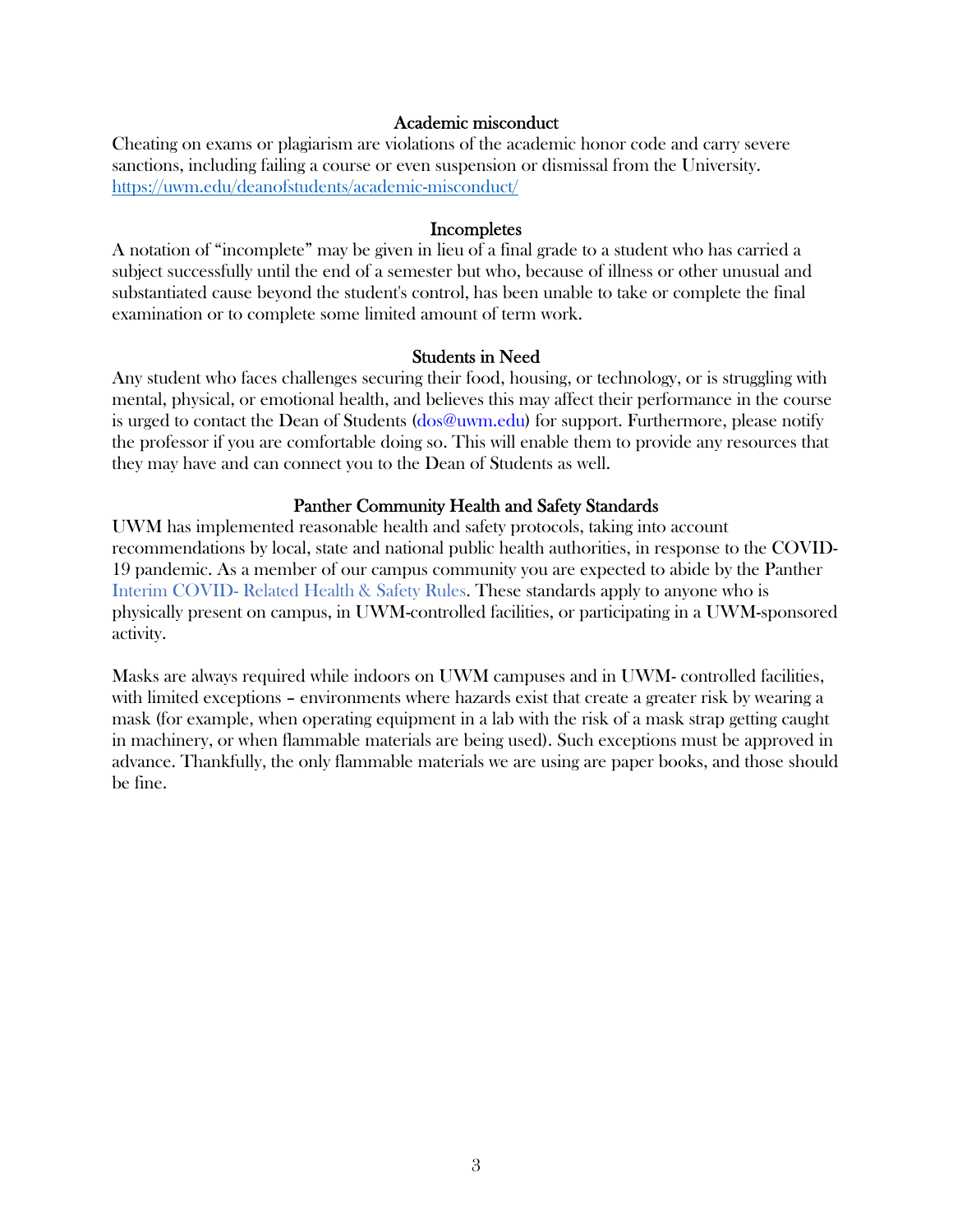## Schedule of Readings & Assignments

(as of 9/2/21)

## Week 1. 2 September. Introduction to the course

# Week 2. 7-9 September. Tocqueville (1): The democratic social condition, physical environment and mores of a people

## Reading assignment (about 65 pages)

Democracy in America, Volume One, Author's Introduction and Part I, Ch 1-4; V2, Author's Preface to Volume Two (pp. 3-65; 479-482).

## Discussion questions (answers due on Thursday in class)

- 1. Tocqueville claims that a new political science is needed for a world quite new. What do you understand him to mean by this, and why?
- 2. What are the differences between France and America? Why are they important to Tocqueville's understanding of democracy?
- 3. What does Tocqueville understand by the "social state of the Anglo-Americans," and how does it shape American democracy?
- 4. Why are "origins" important for Tocqueville? Do you think they are still important? (Why or why not?)
- 5. Central to democracy, according to Tocqueville, is a certain distribution of property, wealth, income, opportunity. What are the features of this distribution?

# Week 3. 14-16 September. Tocqueville (2): Making Democracy Work

Reading assignment (c. 76 pages)

Democracy in America, Volume One, Part II, Ch, 1-4, 6-8 (pp. 197-223; 264-318)

Discussion questions (answers due on Thursday in class)

- 1. What does Tocqueville mean when he writes that "local institutions are to liberty what primary schools are to science"?
- 2. What does Tocqueville mean when he writes of the "omnipotence of the majority" (in volume 1)?
- 3. What does he mean when he says that trial by jury may not be good for the litigants, but that it is "very good for those who have to decide the case"?
- 4. What role do each of the following play: lawyers, political association, freedom of press and of assembly, and religion?
- 5. "Extreme freedom corrects the abuse of freedom," writes Tocqueville, "and extreme democracy forestall the dangers of democracy." What do you think he means by this?

# Week 4. 21-23 September. Tocqueville (3): How the "democratic social condition" influences habits of thinking

### Reading assignment (c. 71 pages)

Democracy in America, Volume Two, Part I, Ch 1-10; Volume Two, Part II, Ch 1-9 (pp. 483-529; 581-616).

Discussion questions (answers due on Thursday in class)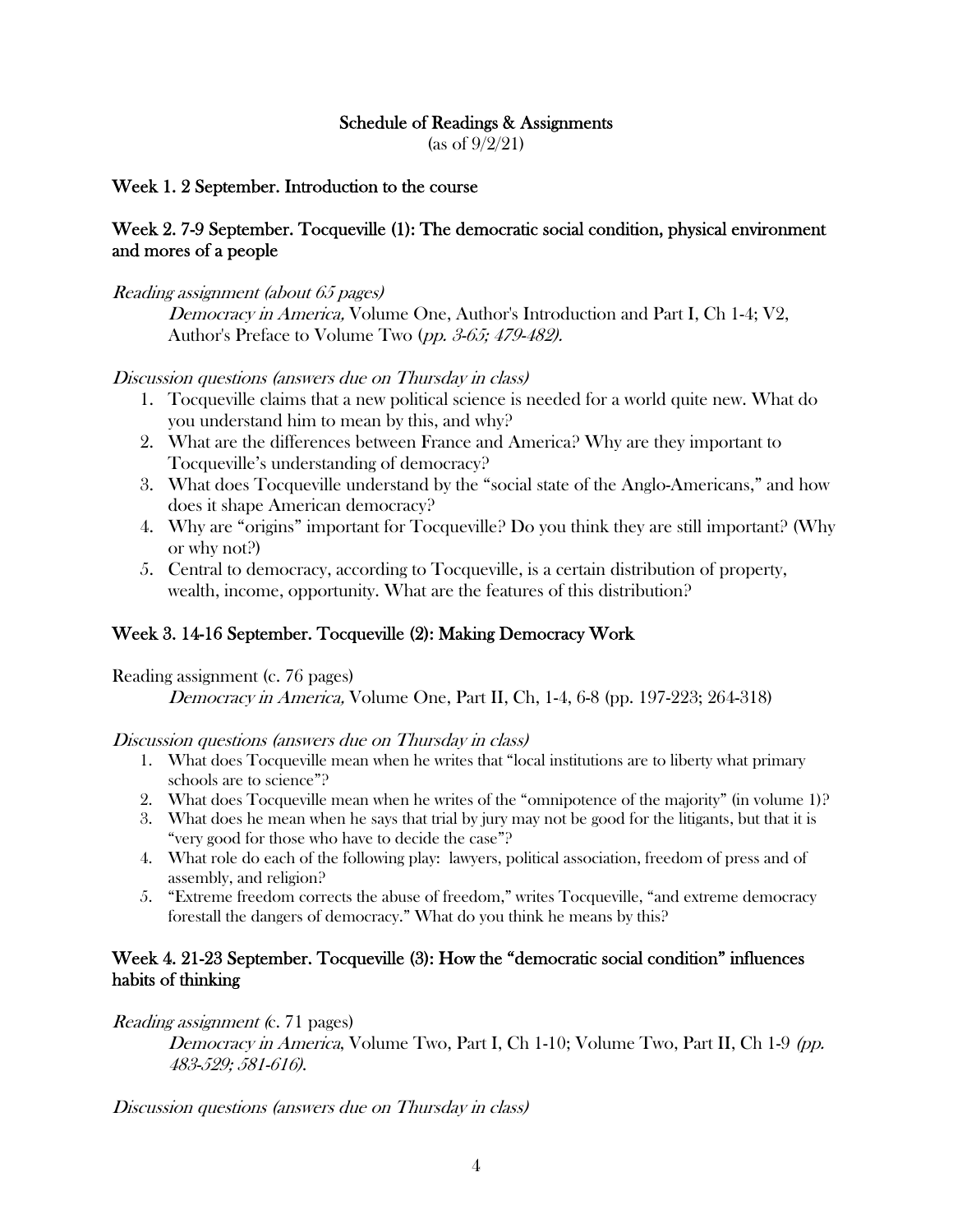- 1. What are the main characteristics of the American philosophic method?
- 2. What are "general ideas" for Tocqueville, and why have Americans never been as enthusiastic as the French for general ideas in political matters?
- 3. How does religion in America benefit and benefit from democratic tendencies?
- 4. How might Tocqueville make sense of Facebook and its influence on habits of thinking?
- 5. What is individualism, and do you see it still at work in today's America?

# Week 5. 28-30 September. Tocqueville (4): Individualism, tyranny, and the concentration of political power

Reading assignment (c. 85 pages)

Democracy in America, Volume Two, Part II, Chapters 1-10; Volume Two, Part IV (pp. 581-619; 787-834)

# Discussion questions (answers due on Thursday in class)

- 1. How is it individualism promoted by the equality of conditions, and how can it be conducive to tyranny?
- 2. Tocqueville says that 'Americans have used liberty to combat the individualism born of equality.' What does he mean?
- 3. How is democracy conducive to a taste for physical comfort, and how does it make people restless?
- 4. Tocqueville thought industry could give rise to a new aristocracy. What do you think he would make of the United States today?
- 5. Tocqueville writes of the omnipotence of the majority in volume 1, and in volume 2 he writes of the kind of despotism democratic nations have to fear. Do you think the object of his fear is the same in Volumes One and Two?

# Week 6. 5-7 October. Tocqueville (4). Democracy, Inequality, and Revolution

Reading assignment (c. 113 pages)

Democracy in America, Volume One, Part II, Chapter 10 (pp. 365-478)

Discussion questions (answers due on Thursday in class)

- 1. In discussing the "three races" in the United States Tocqueville has a striking line in the introductory sections of Chapter 10: "These topics are like tangents to my subject, being American, but not democratic, and my main business has been to describe democracy." What do you suppose he is trying to say here?
- 2. Why does Tocqueville believe changing the law is not enough to secure equality for blacks?
- 3. Why is inequality more intense in those states without slavery?
- 4. Why does Tocqueville say that "slavery…does not attack the American confederation directly, through interests, but indirectly, through mores?" (376)
- 5. What do you think Tocqueville would make of present-day talk of "structural racism" in America?

# Week 7. 12-14 October. Tocqueville (6): In-class film discussion & Paper due